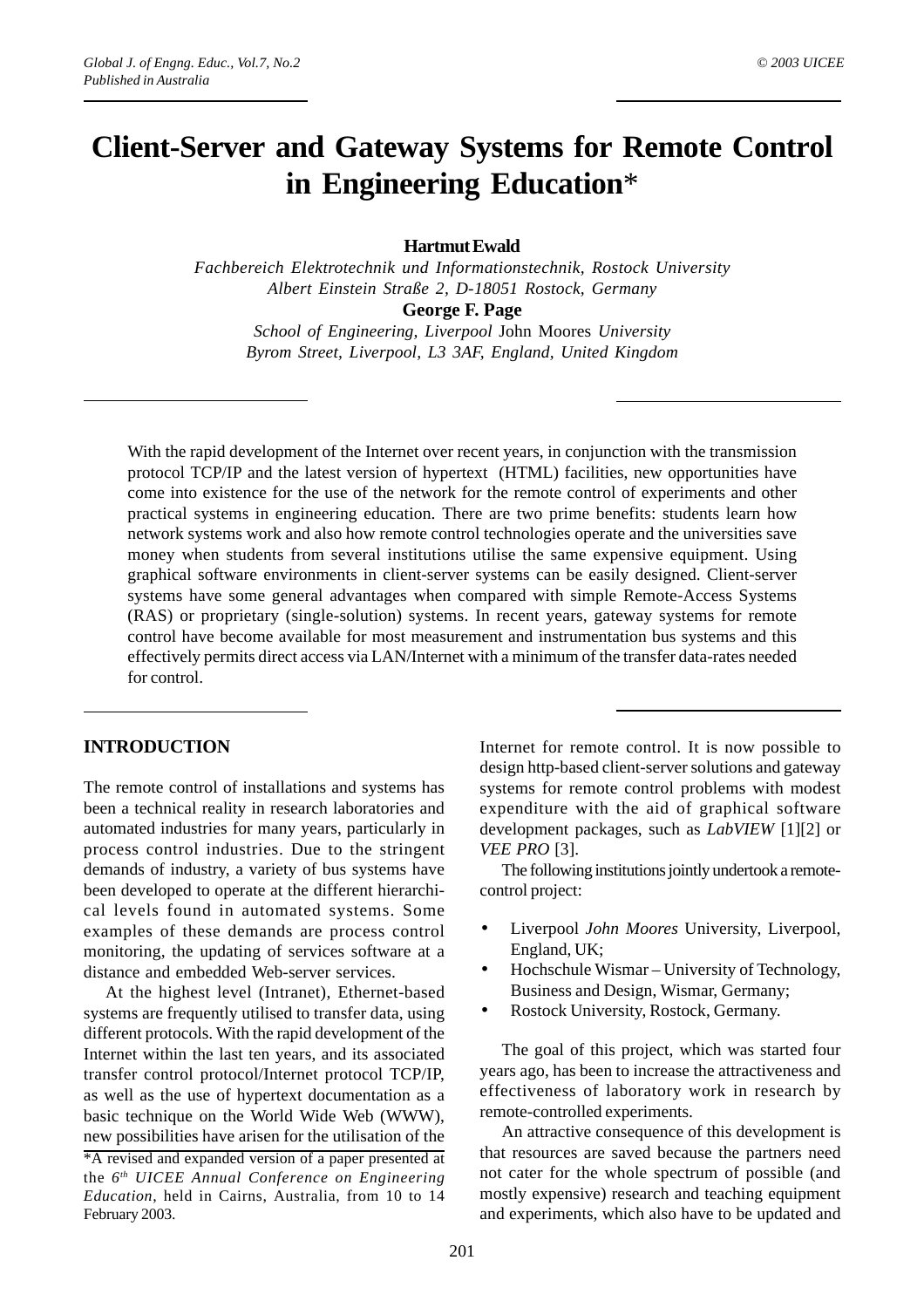maintained. Researchers from other locations could control and monitor their own experiments and investigations from a distance.

The concept and the advantages of using a http-based client-server system for remote control have already been discussed elsewhere [4]. The availability of gateway systems for LAN/RS232 and LAN/GPIB have opened up new possibilities for the remote controlled laboratory, particularly for remote access systems in general, as well as instrumentation [5-7].

As an example, this article describes the remote control of Rostock University's ultrasonic, eddycurrent and optical (CCD) research measurement equipment using a http-based client-server system and gateway system, including the online visualisation of the dynamic runs of real research experiments

## **REMOTE CONTROL CLIENT-SERVER SYSTEM**

Client-server systems have some advantages compared with simple Remote-Access Systems (RAS). They have better security, a higher functionality and can be administrated more easily and effectively on the server side. With the introduction of the HyperText Mark-up Language (HTML) several years ago, and the associated hypertext transfer protocol, the possibility existed for communication between client and server using graphical elements (image maps).

The performance and functionality of http-based client-server systems has been extended through server extensions such as Java, the Common Gateway Interface (CGI), JavaScript, Standard Query Language (SQL) and many more, which enable the exchange of variables and the preparation of dynamic HTML documents. Figure 1 shows the general structure of a http-based remote-controlled experiment using the graphical programming language *LabVIEW* and an integrated http Web server (*Internet Toolkit*) [3].

The server itself has to fulfil two important tasks. Firstly, it controls the experiment. In the actual version the control of the experiment works with the graphical elements, the so-called virtual instruments, which were developed using the graphical programming language G (by means of the *LabVIEW* software development environment, National Instruments) [1]. The virtual instruments realise the hardware access to the experiment: analogue and digital server



Figure 1: Structure of an http-based remote controlled laboratory or experiment.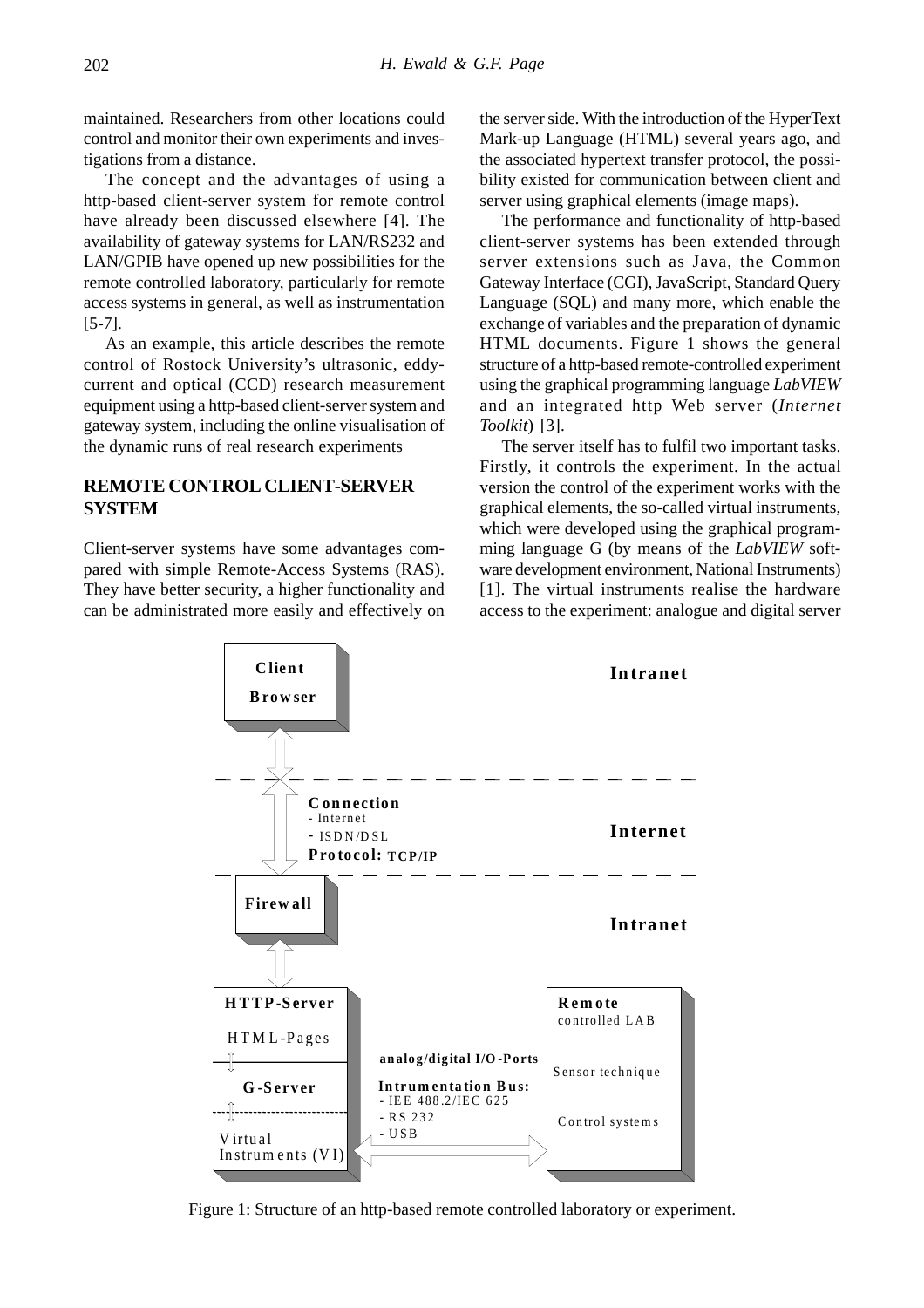

Rem ote Controlled Experiments

Figure 2: Structure of a proprietary client-server system for remote-controlled experiments using *VEE*.

I/O-systems or the standard measurement bus systems such as IEEE 488.2 (GPIB), RS 232 or USB.

Secondly, it has to perform its duty as a http server at the disposal of requesting clients, which means that the transfer of a requested HTML document, in which the graphical elements are embedded, is also one of its tasks. The conversion from the graphical elements of the virtual instruments of the *LabVIEW*control program (eg input/output) into the HTML document is performed by a G-server. The G-server is a part of the Internet toolkit (National Instruments), which also provides virtual instruments for the use of other Internet services, such as the File Transfer Protocol (FTP) and e-mail.

Figure 2 shows the structure of a proprietary client-server system for remote-controlled experiment using the graphical programming language *VEE*[2].

The functionality between client and server can be extended by means of elements like CGI and Java. Through these technologies, the access rights of clients to stored data from the server, password protection and much more can be achieved. These include solutions for active task control of IP number and/or additional password control for cases where more than one client has the right to access the remote controlled experiments, using *time stamp* or *time slot* techniques. A software and/or hardware firewall solution is helpful for these configuration and administration problems.

#### **REMOTE CONTROL GATEWAY SYSTEM**

Gateway technology enables communication between a (client) PC and the gateway with instrumentation bus connectors, such as GPIB or RS232 via a Local Area Network (LAN). The gateways themselves have the structure of a server: the internal server transmits the data from the LAN to the other bus system (GPIB or RS232) over layer 3, or higher, of the Open System Interconnection (OSI) references model using Standard Instrument Control Library (SICL) software [2]. The SICL software also includes a LAN/GPIB server so that any PC GPIB- interface card could act as a gateway. The access control could be easily realised by means of a simple IP-list in the Gateway. On the other hand, if a client has the right of access to a gateway, then he/she controls everything on the instrumentation bus!

Figure 3 shows the general structure of a gateway-based remote-controlled experiment/laboratory using the graphical programming language *VEE PRO* [3].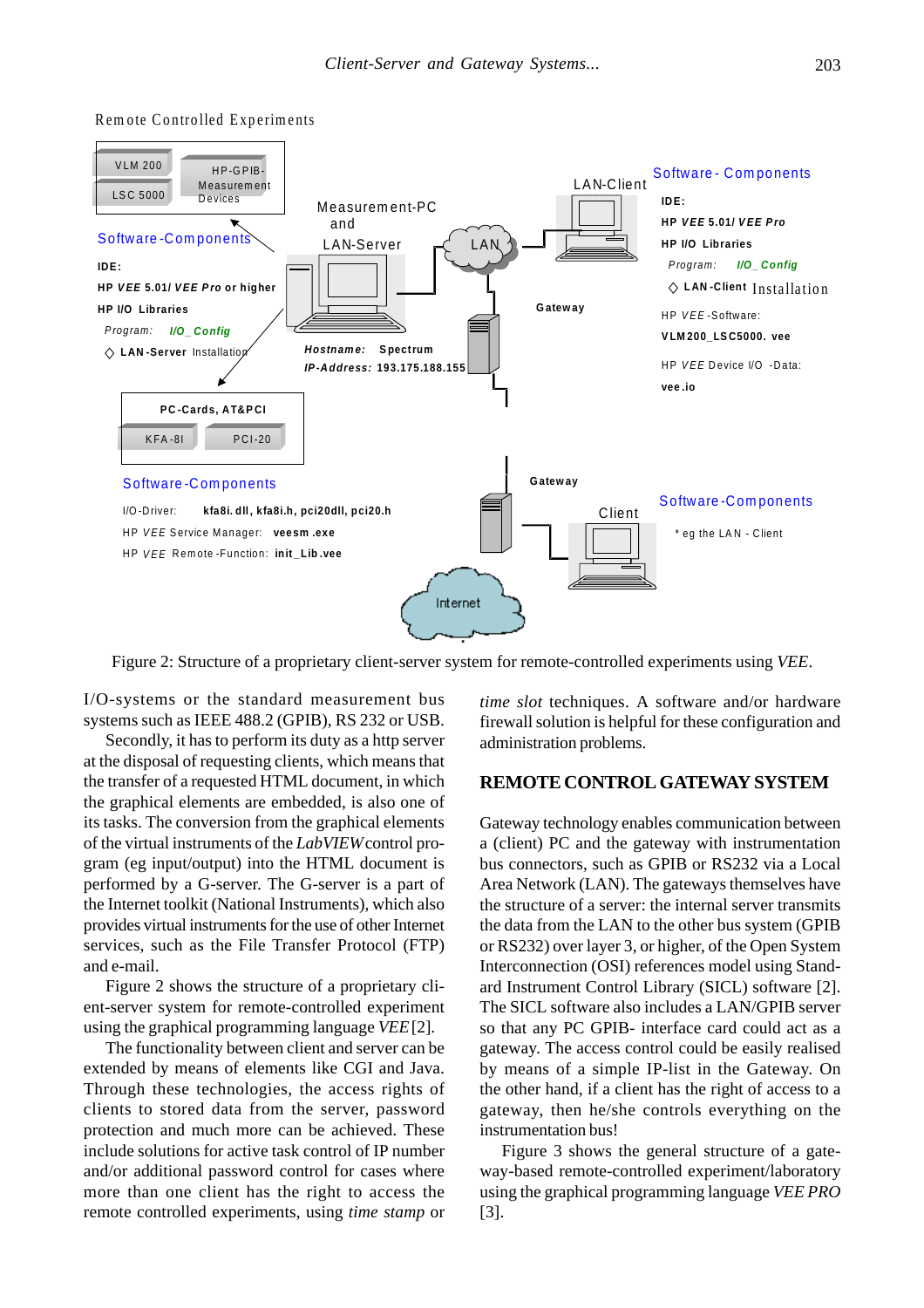

Figure 3: Structure of a gateway-based remote controlled laboratory.

#### **ONLINE VISUALISATION**

Online visualisation of the remote control process is one of the major problems that have to be solved. In the first version of a http client-server system using *LabVIEW* software, a one or two simple CCD camera system, connected on the server via USB, is used for the visualisation of the dynamic actions of the experiment. This can be embedded within the virtual instrument as a static picture (.jpg, .bmp).

On the client side, eg from a random PC on the Internet, the HTML document, which was sent by the server and had been transferred, will be displayed in a browser, and some – also transferred – contents (such as Java applets) will be executed. In this case, it is important for the approach used to gain Internet control that the clients' browser is able to implement the server-push technology (eg *Netscape Navigator*) because the G-server uses this technology to display the (graphical) control virtual instruments and the client receives a display of the interface and access to the control of the experiment program.

In the case of the graphical languages, *VEE PRO* runs on the client side so that only a small amount of data and a few instructions need to be transferred from the server side to the client.

However, it has been found during experiments that a better transfer quality is achieved if a separate (second) server and streaming video are used [8]. With the use of remote controlled high resolution CCD zoom cameras (VCS Corp. video conference system with up to four cameras) and videostreaming technology, the requirements on dynamic process visualisation can be eased; this has increased the success and acceptance of remote controlled experimentation [4]. The disadvantage of this solution is that the software for the remote controlled camera system must be installed at the client side of the system, as well as the server side.

#### **REMOTE CONTROLLED LABORATORY**

In the first phase of the remote-control project, the performance of the http-based client-server system using *LabVIEW* software with different configurations (online visualisation, task control, firewalls) was investigated. In the second phase, real and complex computer-controlled laboratory experiments were designed [4][8-10]. Complex research experiments involving remote control of ultrasonic, eddy-current and optical sensors have been designed at Rostock University and Hochschule Wismar.

For example, the ultrasonic measurement research experiment consists of an ultrasonic sensing array, a 3-axis scanner to manipulate the ultrasonic sensor, the server and a remote controlled CCD camera system (640 x 480 pixels) with a second (videojet) server to observe the dynamic responses. This is shown in Figure 4.

Experiments within a frequency range from 0.5 to 15 MHz are possible using the continuously tuneable ultrasonic array. The sensors can work in impulse-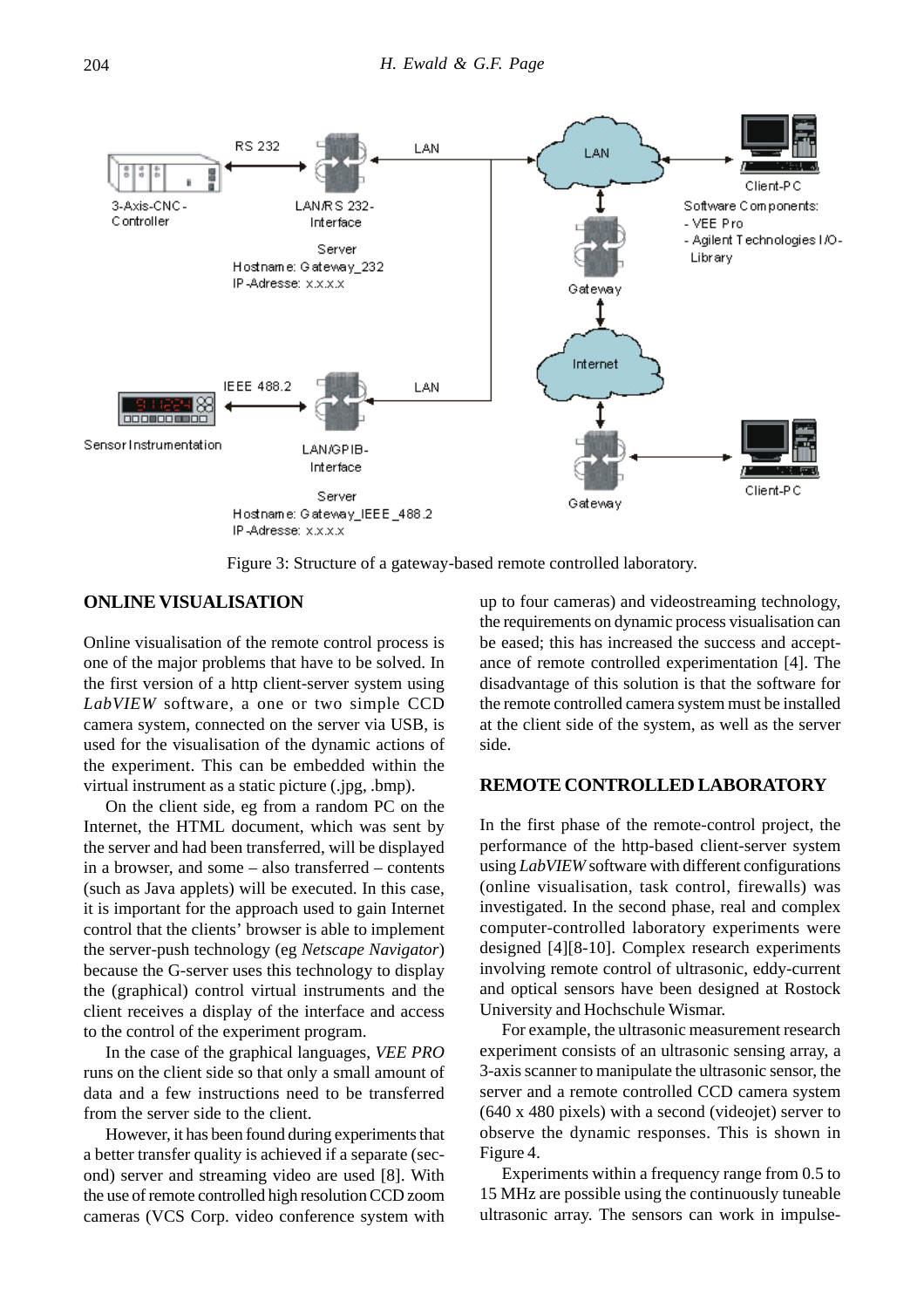

Figure 4: Remotely-controllable ultrasonic, eddy-current and optical measuring equipment [9].

echo or in continuous mode. All experiments are designed in such a way so that the ultrasonic sensors have to be water-coupled. The ultrasonic equipment and the 3-axis scanner are controlled by the server over a serial interface (RS232). By utilising the equipment for the ultrasonic sensors, it is possible to design a variety of research experiments to capture the so-called A-, B- and C-scan ultrasonic signals, such as profile measurements on surfaces and building up in stages to 3-D measurements on solids.

The structure of the Web page of the remotecontrol project using *LabView* is shown in Figure 5 (eddy-current and ultrasonic laboratory).

In the case of the eddy-current research experiments, such as surface or thin film inspection and also crack detection, the sensor is a coil probe that is connected with the eddy-current equipment and has a frequency operation range from 10 Hz to 10 MHz. The control and the various data streams are also transmitted to the http server over a serial interface (RS232).

The optical sensors consist of line and matrix CCD camera systems with a serial interface (RS232) or a high-speed analogue data-acquisition system to http server using the *VEE PRO* software, as shown in Figure 6. An advantage of this solution is the opportunity of utilising the *remote controlled function*, which allows for the inclusion of a personal driver for special hardware on the server side. Optical inspection problems could also be investigated using these methods.

It is essential for the actual development of the project that real data, rather than simulated measure-

ments, are recorded as packed files and then transferred to the PC. The users can then repeat an experiment as often as they wish and, if necessary, under various configurations in order to be able to evaluate the results of different instrument settings.

In order for this to be accomplished, a manual remote-controlled installation is planned. This installation (positioning of the ultrasonic sensor, the eddycurrent test piece or optical sensor plus other configurations) makes online visualisation of the experiment necessary. It has been found that with a simple Web camera of 320 x 240 pixels and a reasonable picture transmission quality, a continuous and stable data transfer rate of at least 7 Kbyte/s is needed. Router, hub and switcher technologies reduce the effective transmission rate of high-speed Internet connections [11][12].

In this context, the access rights for the clients from the server-administration are an important part of the functionality of the experiment. Furthermore, it can also be influenced by which clients have the access rights and the ability to control the experiment. Administration would be easier over direct ISDN telephone line connection but – would also be more expensive.

### **CONCLUSION**

With the aid of the *LabVIEW* and *VEE PRO*software, http-based client-server systems and gateway systems for the remote control of experiments were developed, built and tested. One example involves a complex experiment using ultrasonic, eddy-current and optical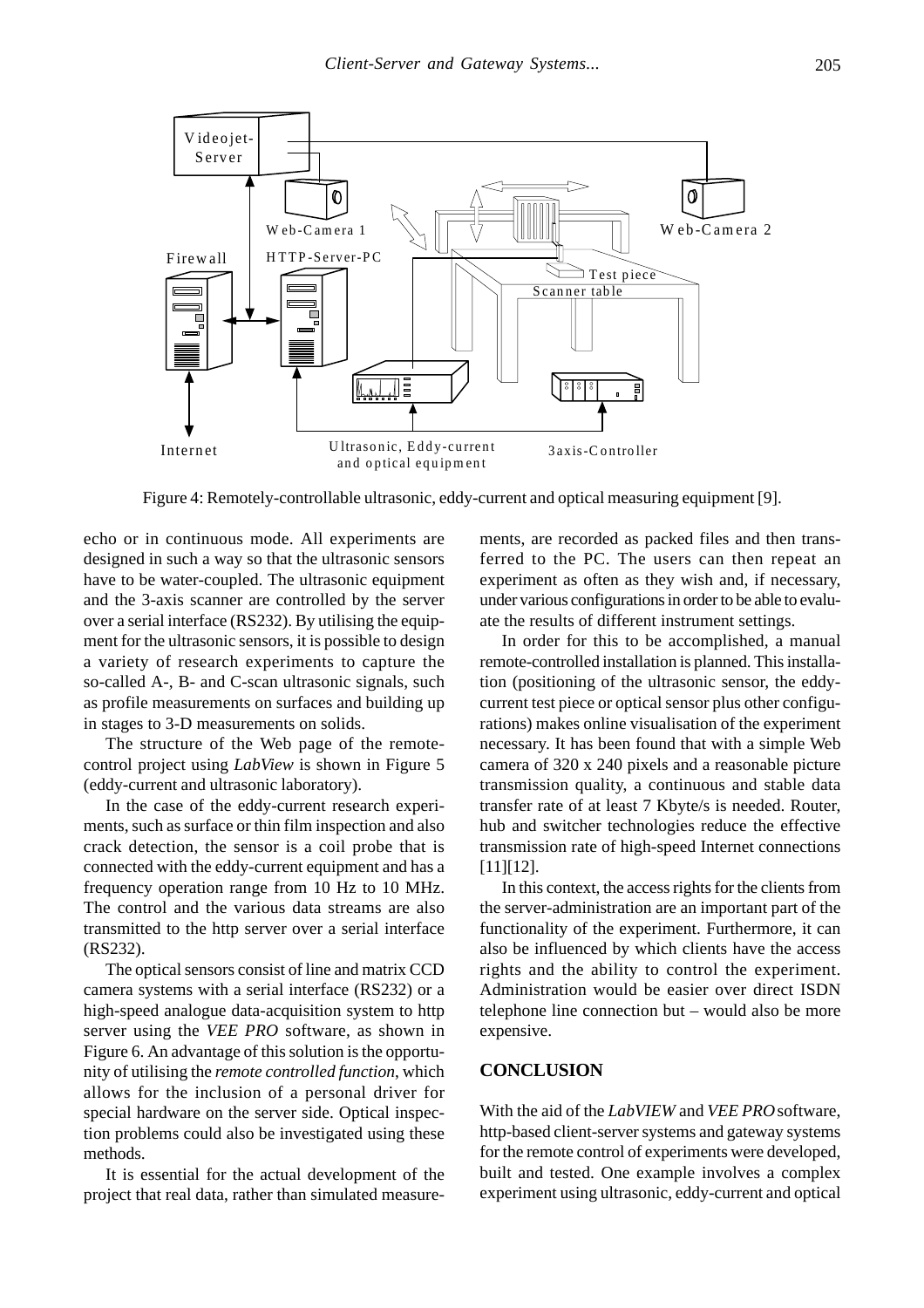

Server call and 1st authentification (password and IP-number)

 $2<sup>nd</sup>$  authentification (user name & 2nd password)

Scanner setup: area and scanning points

Automatically or manually controlled experiment, remote controllable (Web) zoom-cameras with different resolutions

Transmission of the data, configuration setup and visualisation tool

Figure 5: Structure of the Web page of the remote-control project using *LabView*.

sensors. If Java is used as a software platform, all access to the hardware components must be made using programming methods, eg by an OSGI-Sever, which can be very time-consuming [13].

The online visualisation of remote-controlled experiments and the interactive control possibilities is one of the most important challenges that have to be solved. In the case of a data transfer transmission rate >100 kbit/s videojet (videostreaming) technology could be a powerful contender.

Client-server systems are more difficult to implement but have greater potential. HTTP servers are easier to implement but they need a high transmission rate (virtual instruments). Proprietary client-server systems are faster but are also less flexible.

Gateway-systems are easier to install but the rights of access must be carefully controlled. They can also reduce installation and services costs. They are easier to handle and there are no limits for the programming language used. Gateways are available for all standard measurement and industrial bus systems. Access can be controlled by a simple firewall.

It is the contention of the authors that remotecontrol experiments should be an integral part of engineering education. The advantages for students in being exposed to these technologies is that they gain an insight into modern uses of protocols, LANs and the Internet. They can access experiments from any location and at any time. Furthermore, they can repeat experiments at any time. In addition, students will obtain real data from the experiments – not simulated results.

The financial advantages to universities can be considerable. If a consortium of, say, eight universities were to share the use of their equipment via the Internet then the savings in capital outlay would be over 80%. They would also have access to a greater range of experiments and equipment for the main courses than they could afford on their own and major rigs could be built as a central resource.

#### **REFERENCES**

- 1. *LabVIEW 6.0.* Manuals, Austin: National Instruments (2000).
- 2. *VEE6.0*. Manuals, Palo Alto: Agilent Technologies (2000).
- 3. *LabVIEW 6.0 Internet Developers' Toolkit for G (G-Server) Manual*. Austin: National Instruments (2000).
- 4. Ewald, H. and Page, G.F., Performing experiments by remote control using the Internet. *Global J. of Engng. Educ.*, 4, **3**, 287-292 (2000).
- 5. Agilent, Agilent E2050B LAN/GPIB Gateway. Data sheet, Palo Alto: Agilent Technologies (2001).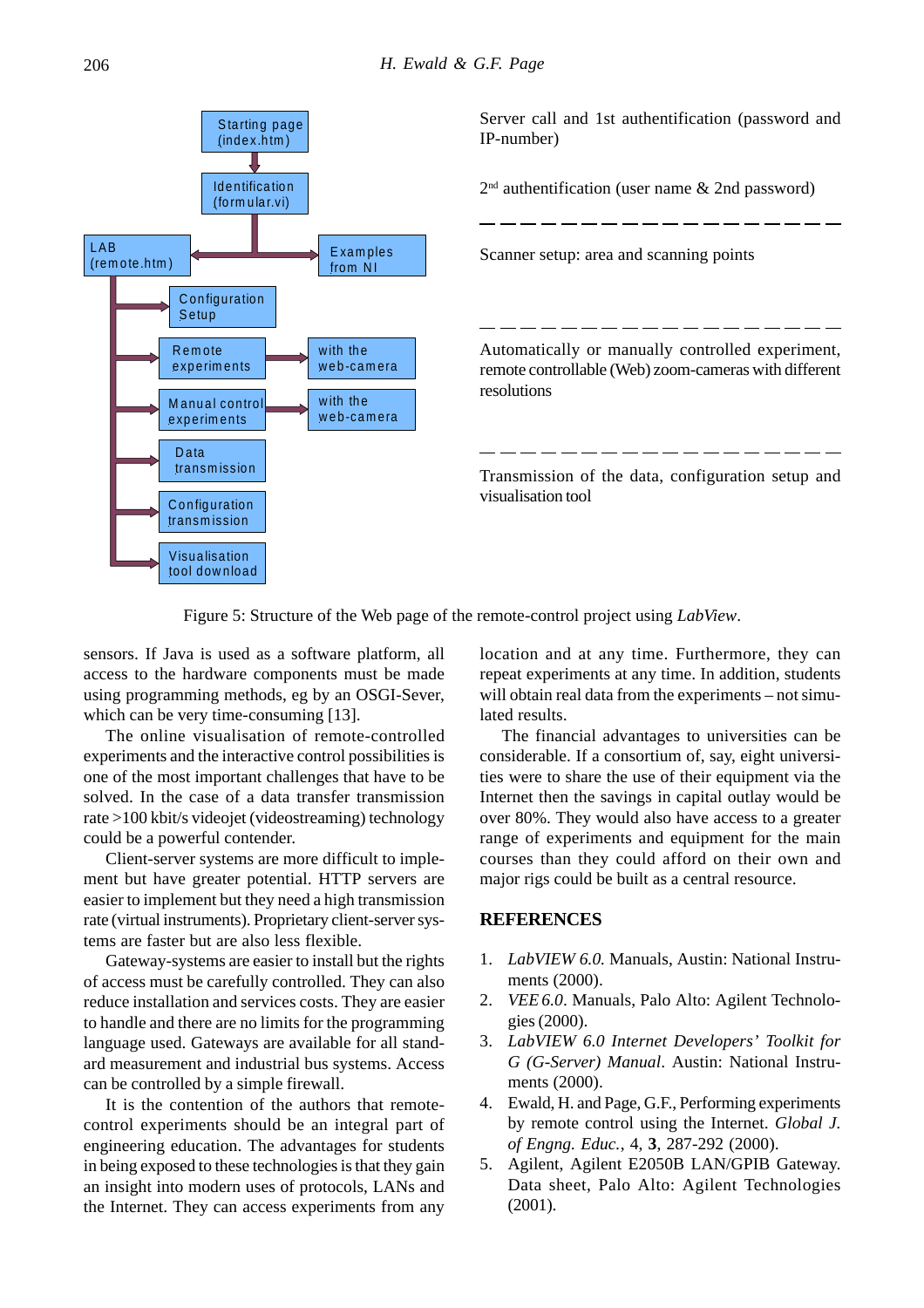

Figure 6: Configuration and structure of the proprietary client server remote controlled laboratory using *VEE Pro* (optical sensor laboratory with an optical speed- and distance sensor VLM200 and a high resolution line CCDcamera LSC5000).